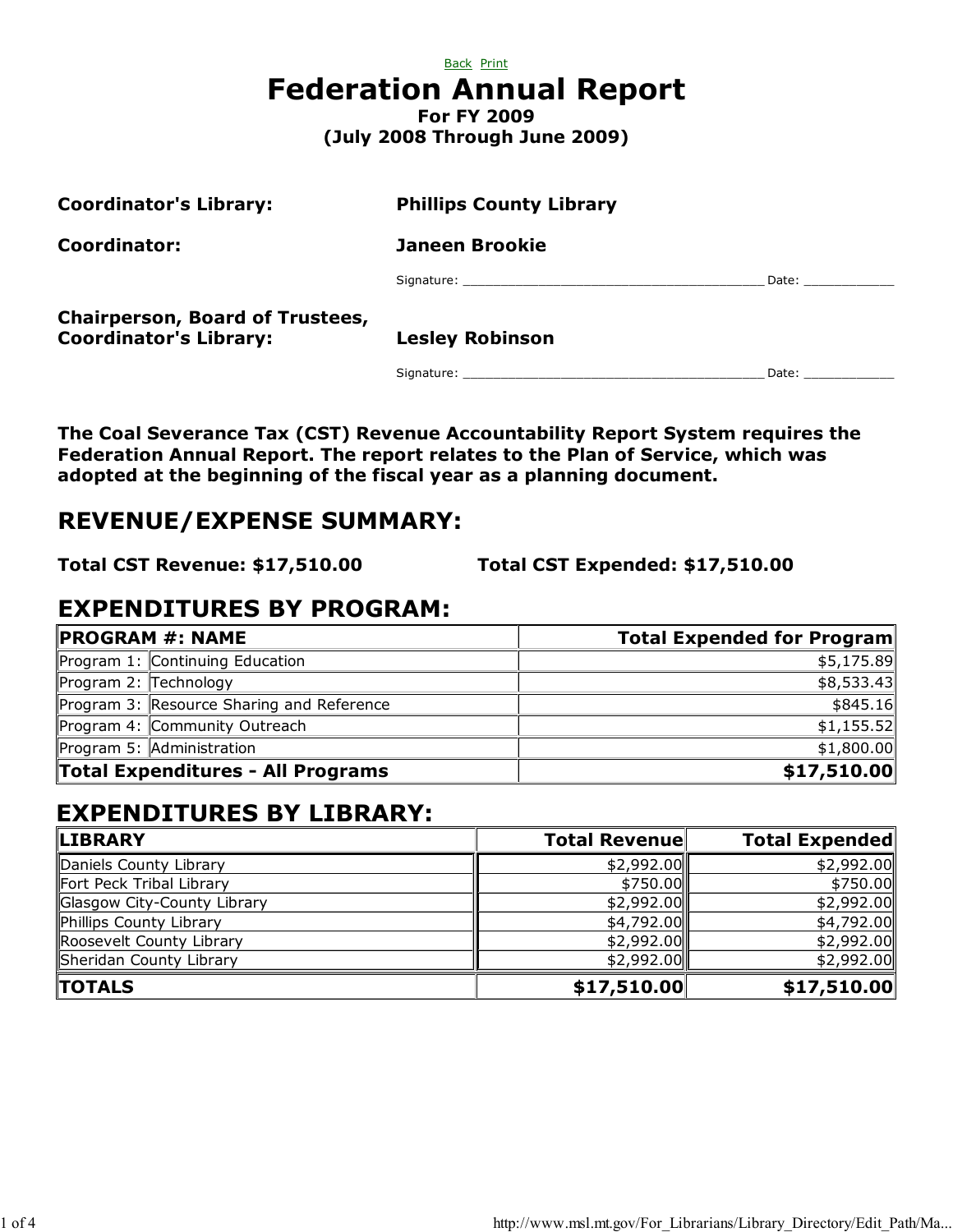## BENEFIT/OUTCOME SUMMARY BY PROGRAM Program 1: Continuing Education

#### Narrative:

This program supports goal two. Federation librarians are committed to providing quality service and librarianship to their patrons. Toward this end, travel expenses and continuing education workshop expenses are paid by the GPLF

Activities such as the following will be funded to some level up to and included fully as money allows:

(1) A minimum of two Federation meetings at Wolf Point Public Library, or other agreed upon location – mileage and/or expenses reimbursed to librarians, library director and/or Trustee in attendance as part of their grant.

(2) Attendance at Montana Library Association meetings and/or other established state, regional or national library learning event – monies distributed to libraries as part of their grant.

(3) Attendance at a minimum of two Montana State Library Coordinator/Commission meeting by GPLF Federation Headquarters Librarian.

(4) School and special libraries within the Federation are encouraged to join and participate in the Federation. Although direct funding is not available to assist school libraries, they may apply for travel and registration assistance for relevant conferences and other training possibilities through the Federation Coordinator. An amount of \$500 is set aside for school librarians. The Federation voting members have voted to fund the academic library in our Federation a travel amount of \$750.

(5) Stipend: \$400.00, payable to GPLF Headquarters Librarian for bookkeeping and MSL reports.

#### Benefit/Outcome:

Training and outreach so that Federation area librarians, trustees and staff can provide better service to their patrons.

## Program 2: Technology

Narrative: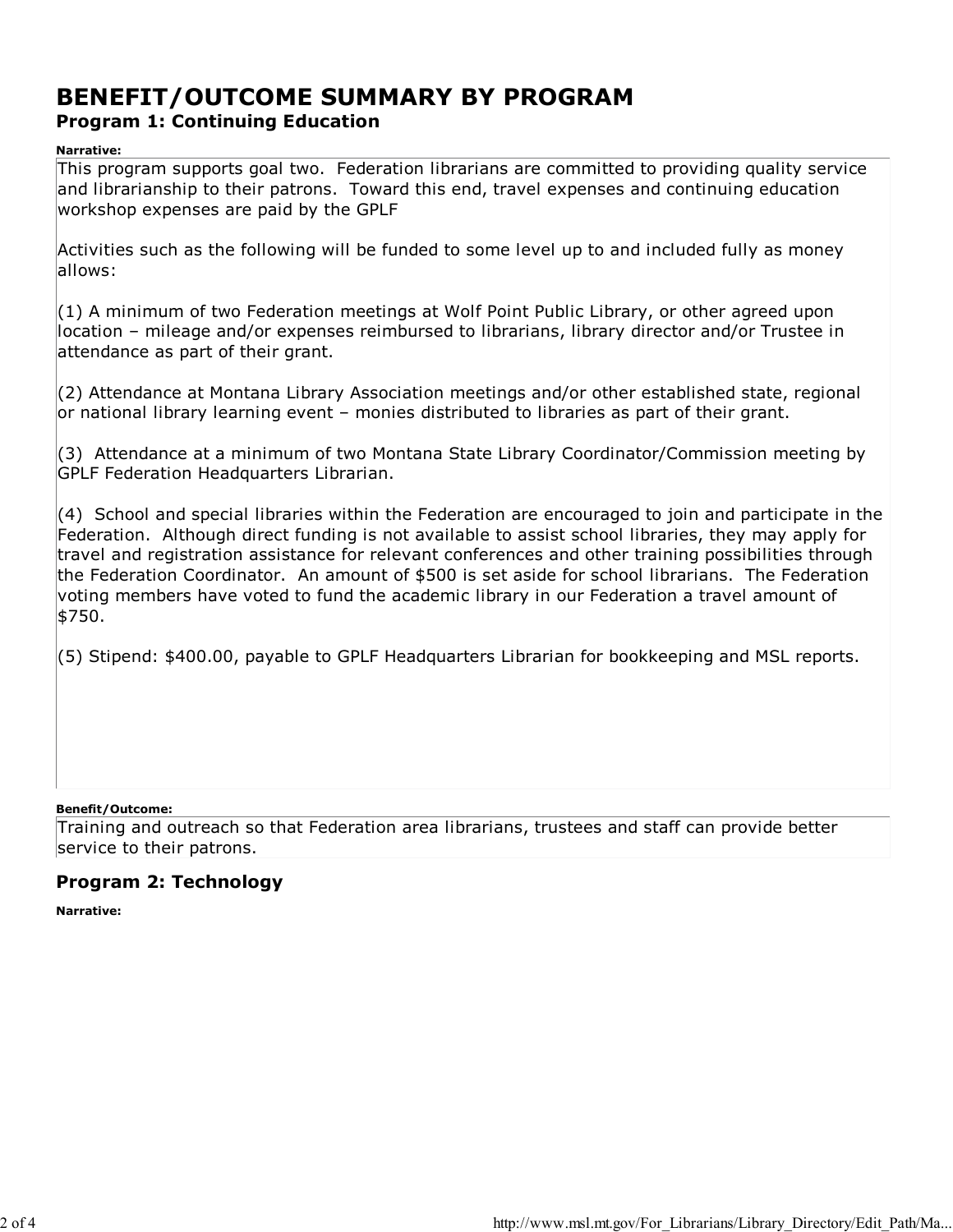Golden Plains Library Federation patrons request direct access to information via internet access and other database services. Because these informational formats remain priority needs of GPLF library patrons, this program budget will be used to purchase replacement or new hardware, software and related technical services offered to library patrons.

Example of activities that might be funded in this program are:

- (1) purchase new computer
- (2) purchase new software to run computer or a program on computer
- (3) fund OCLC subscription
- (4) fund Gale/Infotrac database
- (5) purchase other databases
- (6) fund participation in Montana Shared Catalog
- (7) purchase a new fax machine

#### Benefit/Outcome:

Improved products and services for patrons.

## Program 3: Resource Sharing and Reference

#### Narrative:

Patrons of the GPLF library patrons expect and request Interlibrary loan services. GPLF will pay accumulative return postage expenses for ILL materials. The GPLF uses this program's funding for return postage of ILL materials retrieved from all libraries.

Activities and/or products that can be purchased via this program included such things as:

- (1) Return postage costs for returning interlibrary loans materials
- (2) Postage stamps
- (3) Cost of ILLiad interlibrary loan software
	- (4) Purchase cloth mailing bags for ILL.

#### Benefit/Outcome:

Helps defray costs of sharing resources between libraries.

#### Program 4: Community Outreach

#### Narrative:

The GPLF uses this funding to market libraries and reach out to the community. This program meets the MSL Long Range Goal of marketing libraries to increase awareness of libraries and their value and to increase usage of the library.

Activities funded in this program could include:

(1) Costs associated with adult education classes

- (2) Traveling trunks
- (3) Bookmarks, other library publications
- (4) Summer Reading Program or other program materials and promotional items.

#### Benefit/Outcome:

Promotion for the libraries within their communities.

## Program 5: Administration

Narrative: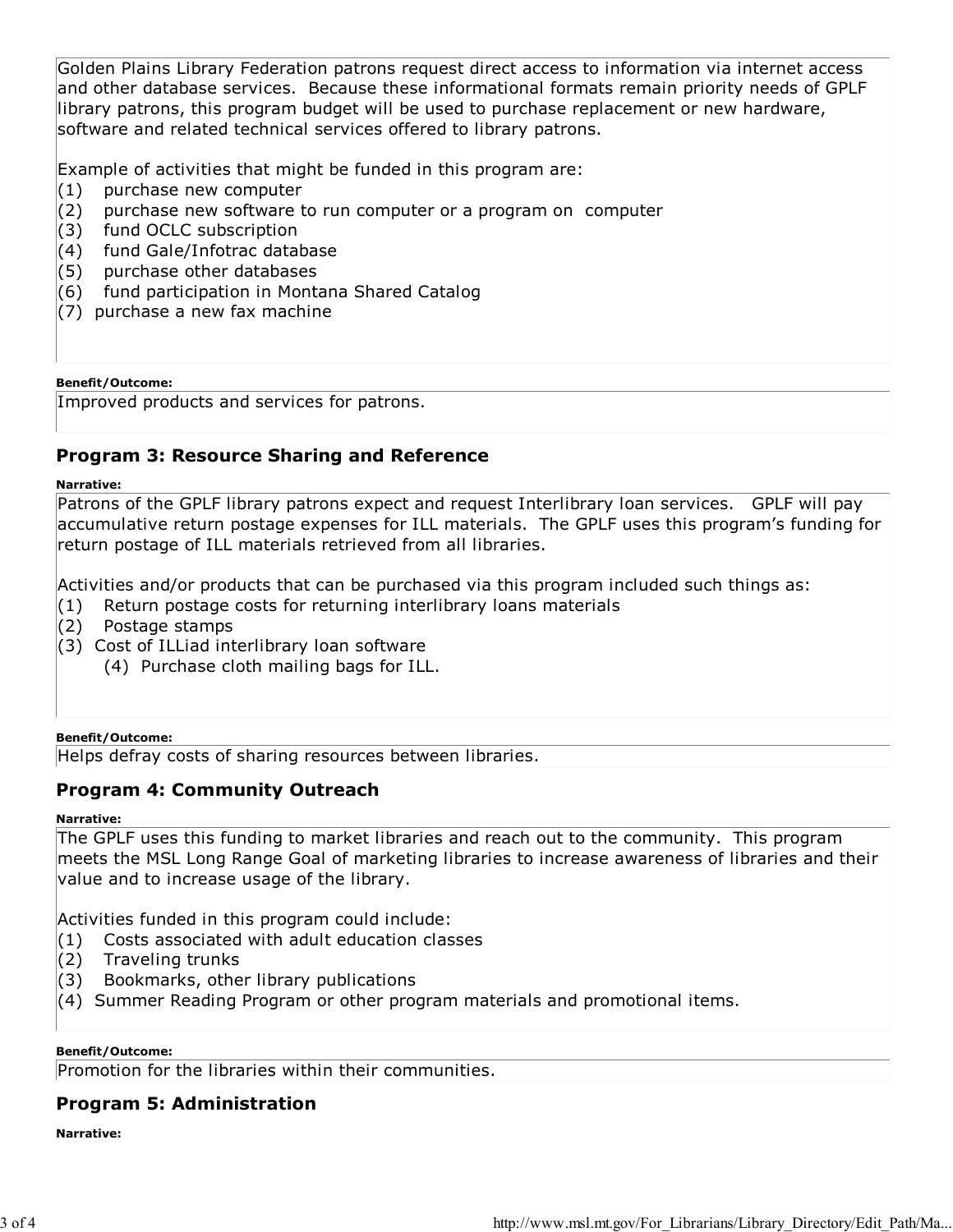Expenses associated with the Federation Coordinator and Headquarters of the Golden Plains Library Federation.

#### Benefit/Outcome:

Helps defray costs associated with being the Federation headquarters.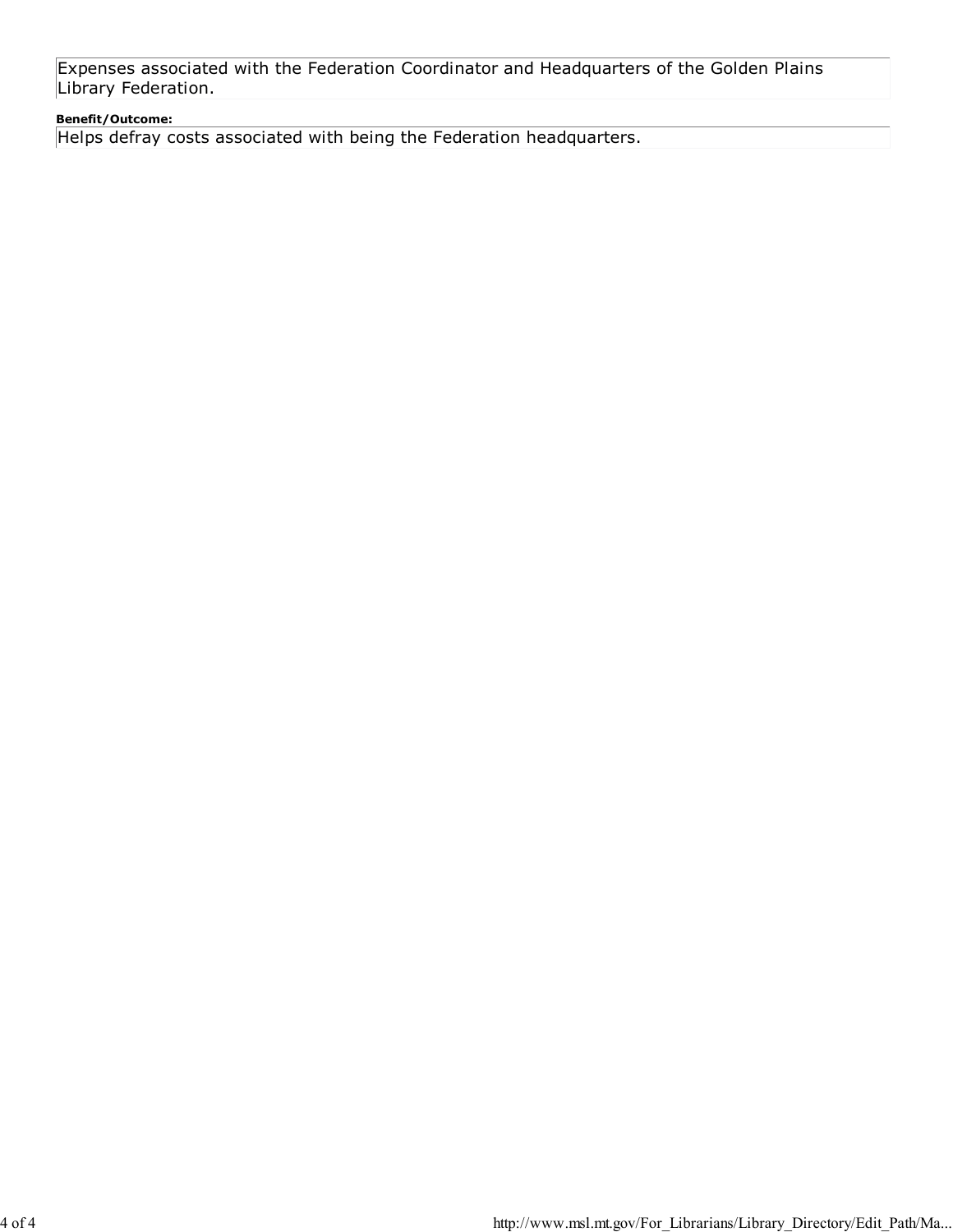PURPOSE OF THIS REPORT: To report how each library in the Federation used Federation funds within the programs established by the Federation Plan of Service (POS). These individual library reports will be attached to the Federation's Annual Report for submission to the Montana State Library Commission.

## Name of Federation:

Golden Plains

## Name of Library:

Daniels County Library

## Expense Detail:

| <b>Program 1 Federation Award: \$838.41</b>                                                                                 |                                                                                                             |          |  |  |
|-----------------------------------------------------------------------------------------------------------------------------|-------------------------------------------------------------------------------------------------------------|----------|--|--|
| <b>Date</b>                                                                                                                 | <b>Claimant Tracking # Description</b>                                                                      | Amount   |  |  |
| 8/10/2009                                                                                                                   | Mileage & motel costs for Fall Workshop. Travel expenses via<br>Amtrak, registration & motel costs for MLA. | \$838.41 |  |  |
| Learned new technology advances. Keep current with new developments that will help me do my<br>job with greater efficiency. |                                                                                                             |          |  |  |

---------------------------------------------

|                             | Total Expenses: \$838.41 |  |
|-----------------------------|--------------------------|--|
|                             | Total Remaining: \$0.00  |  |
| $\sim$ $\sim$ $\sim$ $\sim$ |                          |  |

Benefit/Outcome

#### Program 2 Federation Award: \$1,808.43

#### Date Claimant Tracking # Description Amount Amount

#### 8/10/2009 Purchased new printer, Norton Anti-Virus, Wireless Access Point, Battery-backup, Nintendo Wii with large screen tv. Also paid for necessary computer repairs to one of our computers that had problems. \$1,808.43

Furnishing new & continuing technology opportunies for our library patrons.

Total Expenses: \$1,808.43 Total Remaining: \$0.00

#### Benefit/Outcome

|             | Program 3 Federation Award: \$245.16   |        |
|-------------|----------------------------------------|--------|
| <b>Date</b> | <b>Claimant Tracking # Description</b> | Amount |

8/10/2009 Postage costs for Interlibrary loan. Sanctic 10/2009 Sanctic 10 million postage costs for Interlibrary loan.

shared resources between libraries so our patrons could receive necessary information that was not available at our library.

---------------------------------------------

---------------------------------------------

| <b>Total Expenses:</b>  | \$245.16 |
|-------------------------|----------|
| <b>Total Remaining:</b> | \$0.00   |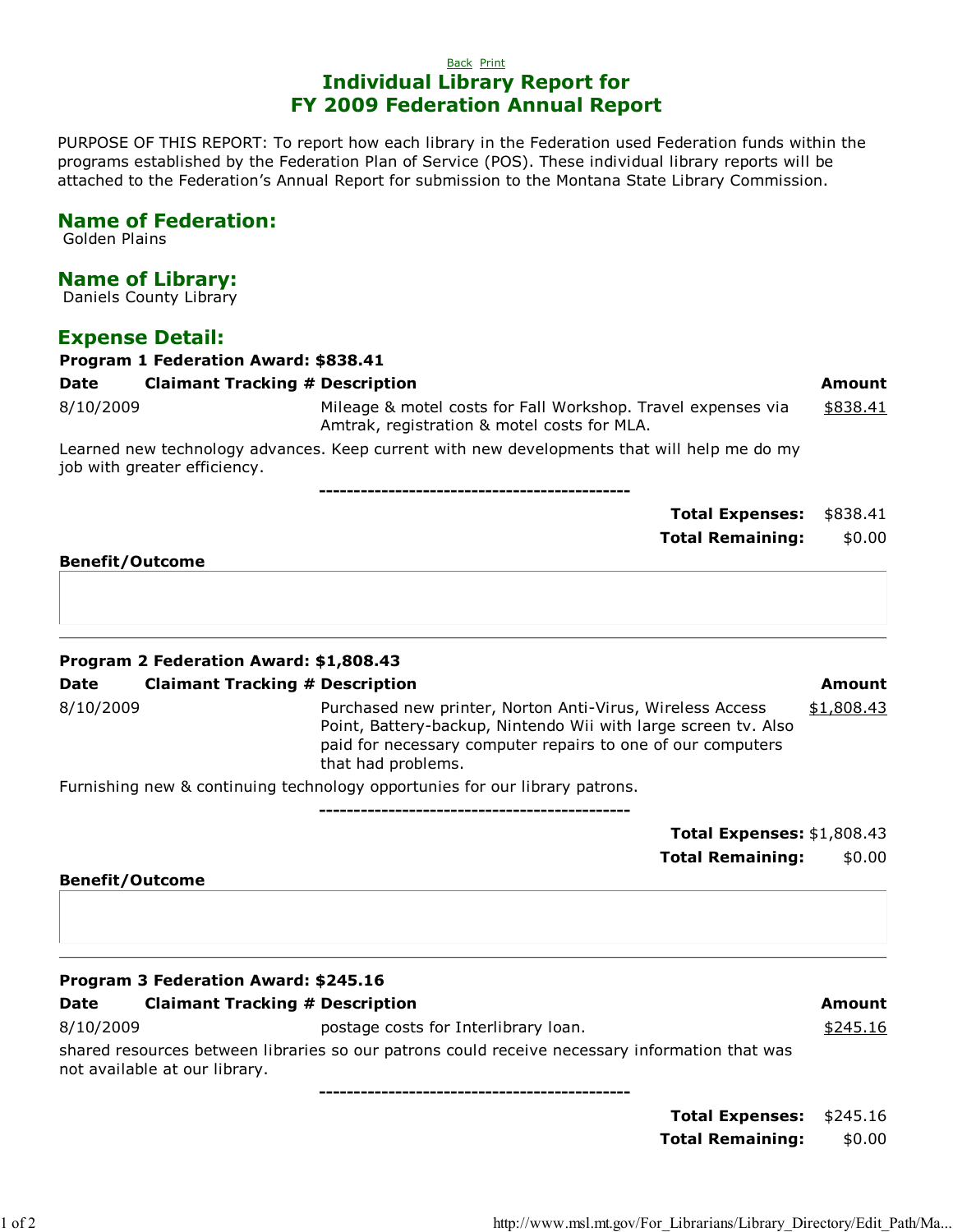| Program 4 Federation Award: \$100.00 |                                                              |          |  |  |
|--------------------------------------|--------------------------------------------------------------|----------|--|--|
| Date                                 | <b>Claimant Tracking # Description</b>                       | Amount   |  |  |
| 8/10/2009                            | Yearly subscription to Heritage Quest genealogical database. | \$100.00 |  |  |
|                                      | Provided a needed & requested service for our patrons.       |          |  |  |
|                                      |                                                              |          |  |  |
|                                      | <b>Total Expenses:</b>                                       | \$100.00 |  |  |

## Total Remaining: \$0.00

## Benefit/Outcome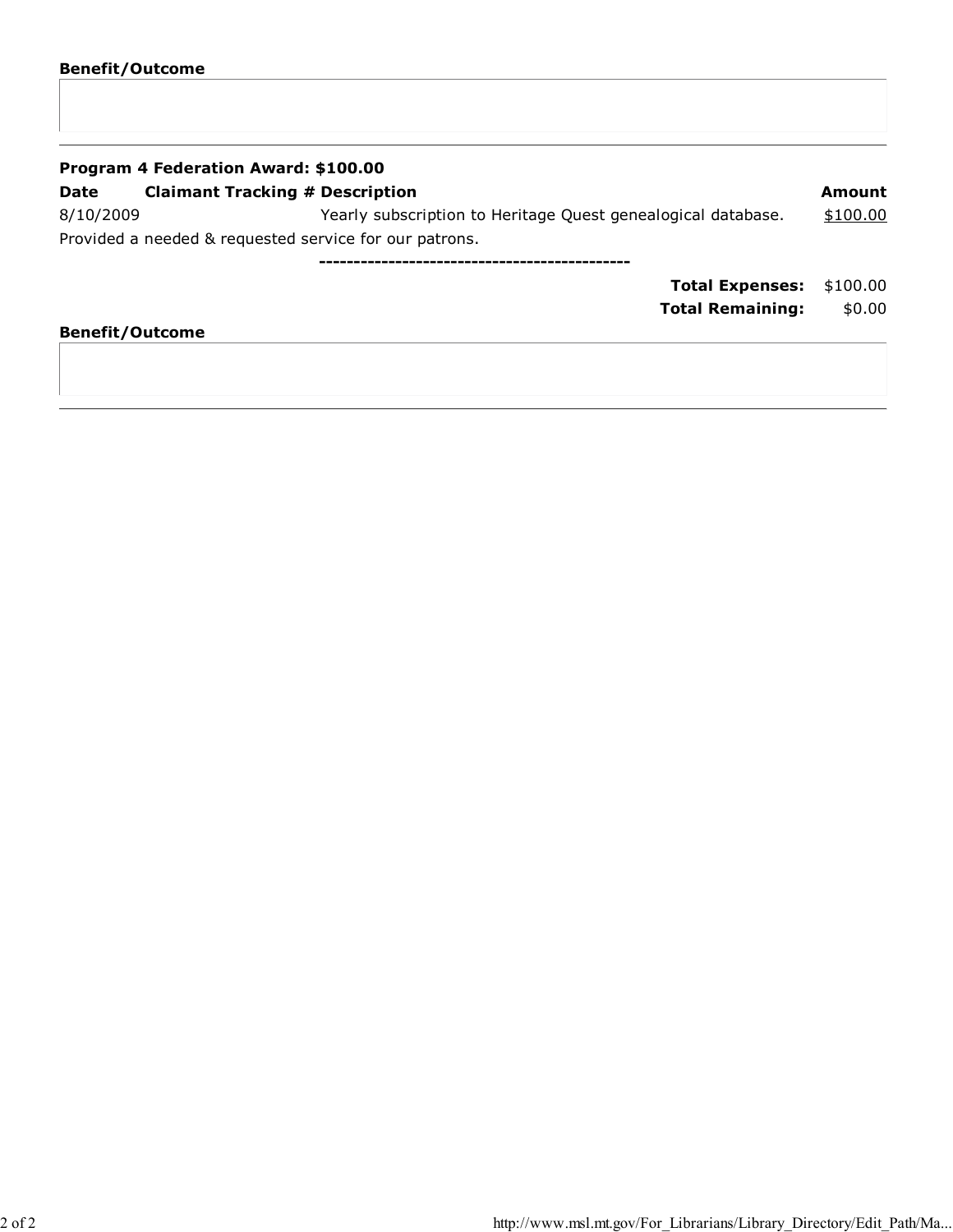PURPOSE OF THIS REPORT: To report how each library in the Federation used Federation funds within the programs established by the Federation Plan of Service (POS). These individual library reports will be attached to the Federation's Annual Report for submission to the Montana State Library Commission.

## Name of Federation:

Golden Plains

## Name of Library:

Fort Peck Tribal Library

## Expense Detail:

| Program 1 Federation Award: \$750.00 |                                       |                                                                                                 |          |  |
|--------------------------------------|---------------------------------------|-------------------------------------------------------------------------------------------------|----------|--|
| Date                                 | <b>Claimant</b>                       | <b>Tracking # Description</b>                                                                   | Amount   |  |
|                                      | 4/26/2009 Fort Peck Tribal<br>Library | Registration and expenses for attending Montana Library<br>Association Conference in Kalispell. | \$750.00 |  |
|                                      |                                       | Attend programs that help with operating and maintaining a library.                             |          |  |
|                                      |                                       |                                                                                                 |          |  |
|                                      |                                       | <b>Total Expenses: \$750.00</b>                                                                 |          |  |

Total Remaining: \$0.00

#### Benefit/Outcome

Acquired skills in providing better service to library patrons.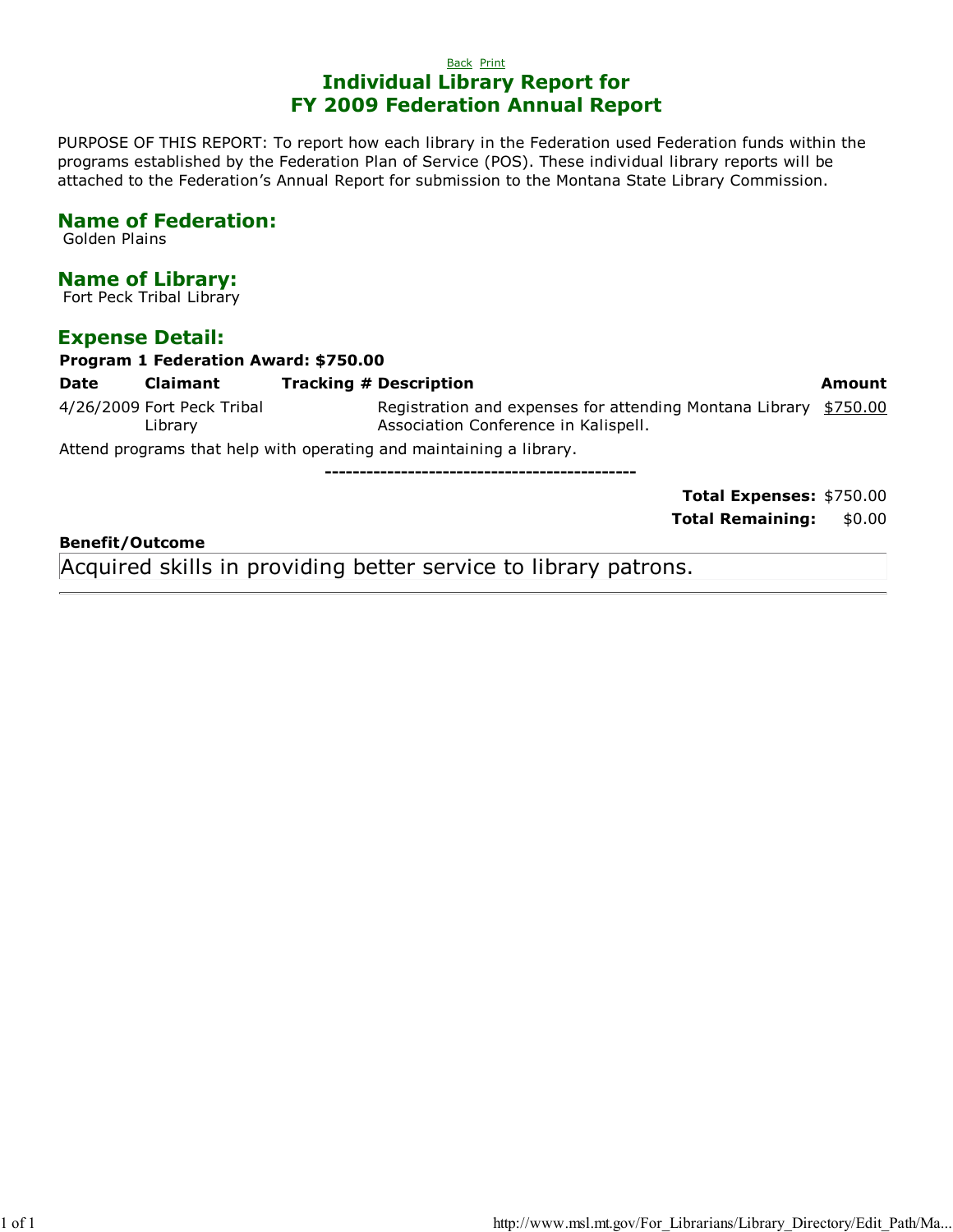PURPOSE OF THIS REPORT: To report how each library in the Federation used Federation funds within the programs established by the Federation Plan of Service (POS). These individual library reports will be attached to the Federation's Annual Report for submission to the Montana State Library Commission.

## Name of Federation:

Golden Plains

# Name of Library:

Glasgow City-County Library

## Expense Detail:

|                        |                                   | Program 1 Federation Award: \$2,339.55                                                                                                                                          |            |
|------------------------|-----------------------------------|---------------------------------------------------------------------------------------------------------------------------------------------------------------------------------|------------|
| <b>Date</b>            | <b>Claimant</b>                   | <b>Tracking # Description</b>                                                                                                                                                   | Amount     |
| 10/19/2008 Glasgow     | City-County<br>Library            | OCLC Cataloging Workshop.                                                                                                                                                       | \$1,163.22 |
|                        |                                   | Staff member Karen Havelange learned to catalog library materials so the public can find them.                                                                                  |            |
| 4/9/2009               | Glasgow<br>City-County<br>Library | Director transported Board Member to Federation<br>meeting and workshop, and provided her lunch.                                                                                | \$72.30    |
|                        |                                   | Board member was able to participate in the Legal Resources workshop so she can act as an<br>Outreach resource in the community advising patrons of a new service.              |            |
| 4/24/2009 Glasgow      | City-County<br>Library            | Travel expenses for 2 library staff to attend the<br>Montana Library Association meeting in Kalispell,<br>MT.                                                                   | \$639.40   |
| patrons.               |                                   | Director and Library Aide learned the latest techniques for providing better library service to                                                                                 |            |
| 5/8/2009               | Glasgow<br>City-County<br>Library | Round trip mileage to Bozeman for the Montana<br>Shared Catalog Spring Meeting.                                                                                                 | \$401.50   |
| services.              |                                   | Learned about WorldCat local as a possibility for giving library patrons more timely delivery of                                                                                |            |
| 5/8/2009               | Glasgow<br>City-County<br>Library | Motel room needed for the Director's stay in<br>Bozeman for the Montana Shared Catalog Spring<br>meeting.                                                                       | \$63.13    |
|                        |                                   | The Library Director, being somewhat visually handicapped cannot see well enough to drive at<br>night. The meeting lasted too late in the afternoon to attempt the return trip. |            |
|                        |                                   | <b>Total Expenses: \$2,339.55</b>                                                                                                                                               |            |
|                        |                                   | <b>Total Remaining:</b>                                                                                                                                                         | \$0.00     |
| <b>Benefit/Outcome</b> |                                   |                                                                                                                                                                                 |            |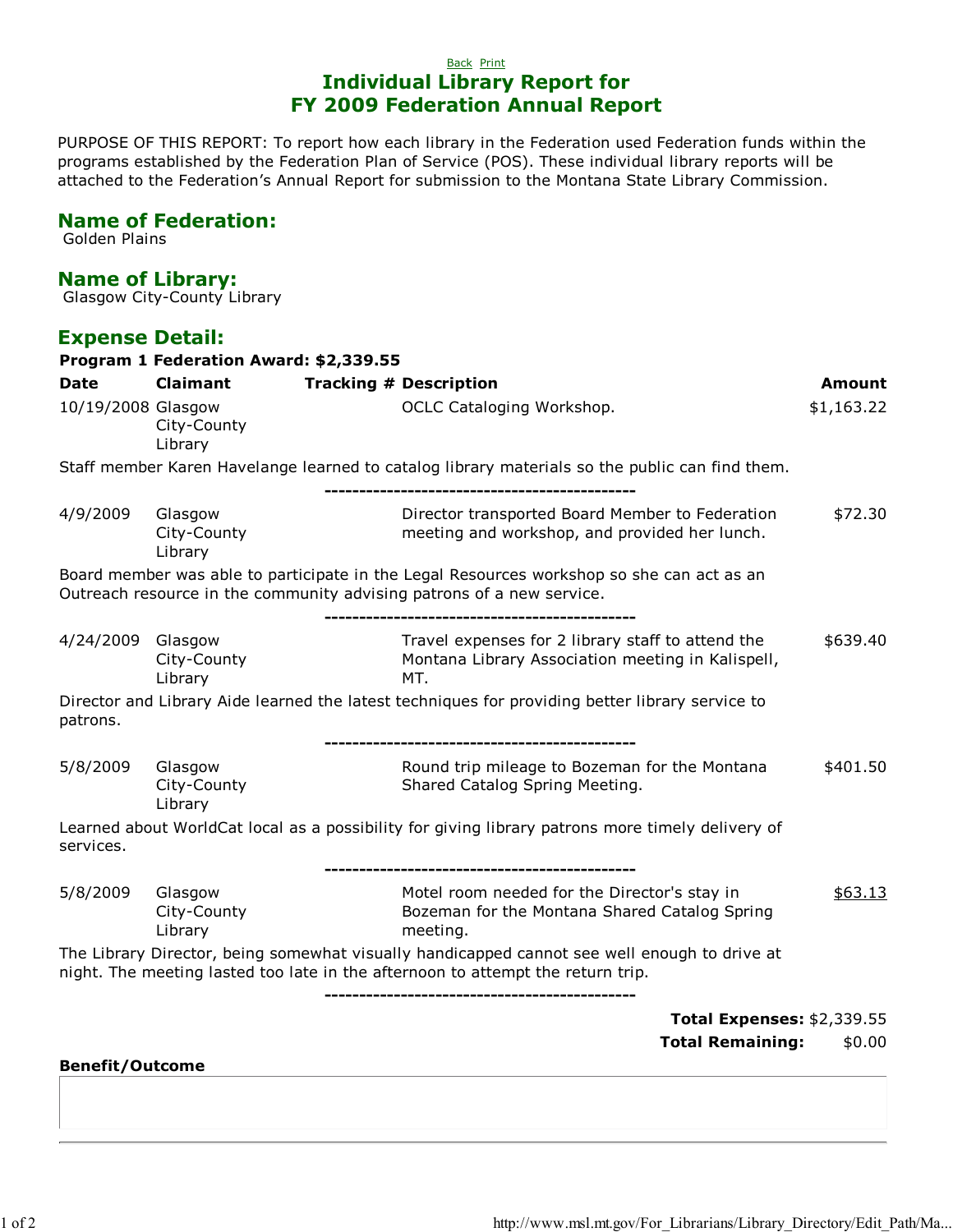|                         | Program 3 Federation Award: \$600.00                 |                                                                                                                                                         |                          |  |  |  |
|-------------------------|------------------------------------------------------|---------------------------------------------------------------------------------------------------------------------------------------------------------|--------------------------|--|--|--|
| <b>Date</b>             | <b>Claimant</b>                                      | <b>Tracking # Description</b>                                                                                                                           | Amount                   |  |  |  |
| 5/4/2009                | Glasgow<br>City-County<br>Library                    | Monthly postage bill                                                                                                                                    | \$300.00                 |  |  |  |
|                         |                                                      | This money paid for the shiping of patrons' ILL requests.                                                                                               |                          |  |  |  |
| 6/4/2009                | Glasgow<br>City-County<br>Library                    | --------------------------------<br>This money was used to pay the library's monthly<br>postage bill.                                                   | \$300.00                 |  |  |  |
|                         |                                                      | The money paid for shipping on patrons' interlibrary loan requests.                                                                                     |                          |  |  |  |
|                         |                                                      | <b>Total Expenses:</b>                                                                                                                                  | \$600.00                 |  |  |  |
|                         |                                                      | <b>Total Remaining:</b>                                                                                                                                 | \$0.00                   |  |  |  |
| <b>Benefit/Outcome</b>  |                                                      |                                                                                                                                                         |                          |  |  |  |
|                         | <b>Program 4 Federation Award: \$52.45</b>           |                                                                                                                                                         |                          |  |  |  |
| <b>Date</b><br>6/4/2009 | <b>Claimant</b><br>Glasgow<br>City-County<br>Library | <b>Tracking # Description</b><br>This money paid for part of the bill for re-painting<br>the sign on the window advertising our new website<br>address. | <b>Amount</b><br>\$52.45 |  |  |  |
|                         |                                                      | People driving up to the library can see the library's new services--a new web address.                                                                 |                          |  |  |  |
|                         |                                                      | <b>Total Expenses:</b>                                                                                                                                  | \$52.45                  |  |  |  |
|                         |                                                      | <b>Total Remaining:</b>                                                                                                                                 | \$0.00                   |  |  |  |
| <b>Benefit/Outcome</b>  |                                                      |                                                                                                                                                         |                          |  |  |  |
|                         |                                                      |                                                                                                                                                         |                          |  |  |  |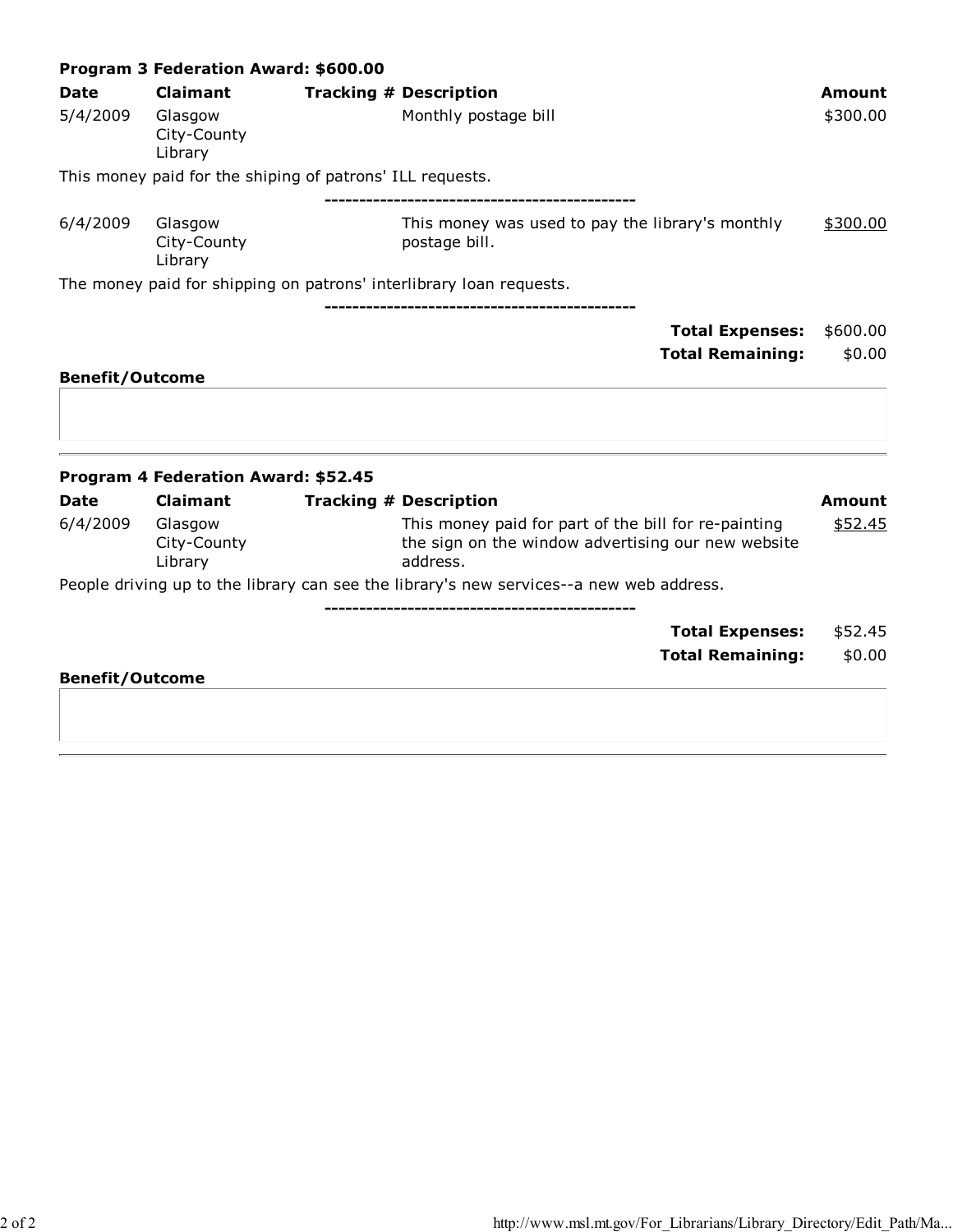PURPOSE OF THIS REPORT: To report how each library in the Federation used Federation funds within the programs established by the Federation Plan of Service (POS). These individual library reports will be attached to the Federation's Annual Report for submission to the Montana State Library Commission.

## Name of Federation:

Golden Plains

## Name of Library:

Phillips County Library

## Expense Detail:

|                         | Program 1 Federation Award: \$853.93   |                                                                                                                                     |          |
|-------------------------|----------------------------------------|-------------------------------------------------------------------------------------------------------------------------------------|----------|
| <b>Date</b>             | <b>Claimant</b>                        | <b>Tracking # Description</b>                                                                                                       | Amount   |
|                         | 6/15/2009 Janeen Brookie               | Travel and expenses for Fall Workshop; Livingston,<br>MT. Sept. 2008                                                                | \$253.35 |
|                         |                                        | Gain knowledge, training and enthusiasm for quality patron services.                                                                |          |
|                         | 6/15/2009 Janeen Brookie               | Rail fare to State Library Conference at Kalispell.<br>Education, networking with fellow librarians for improving library services. | \$97.20  |
|                         | 6/15/2009 Janeen Brookie               | Registration and Motel for State Library Conference<br>at Kalispell.                                                                | \$503.38 |
|                         |                                        | Continuing education for better services to library patrons.                                                                        |          |
|                         |                                        | <b>Total Expenses:</b>                                                                                                              | \$853.93 |
|                         |                                        | <b>Total Remaining:</b>                                                                                                             | \$0.00   |
|                         | Program 2 Federation Award: \$1,756.00 |                                                                                                                                     |          |
| Date                    | <b>Claimant</b>                        | <b>Tracking # Description</b>                                                                                                       | Amount   |
| 6/15/2009 OCLC Inc.     |                                        | Enrollment in OCLC.                                                                                                                 | \$861.00 |
|                         |                                        | Provide patrons to Interlibrary Loan. Help library with cataloging and processing of books.                                         |          |
|                         | 6/15/2009 Missoula Public<br>Library   | Subscription to Heritage Quest.                                                                                                     | \$400.00 |
|                         |                                        | Enhance access to information that patrons can use.<br>----------------------------------                                           |          |
|                         | 6/15/2009 Follett Software             | Maintenace and support agreement for Winnebago<br>Spectrum circulation software.                                                    | \$495.00 |
| library to the patrons. |                                        | Provides support to keep the automated circulation system going and enhance access of the                                           |          |
|                         |                                        | <b>Total Expenses: \$1,756.00</b>                                                                                                   |          |

Total Remaining: \$0.00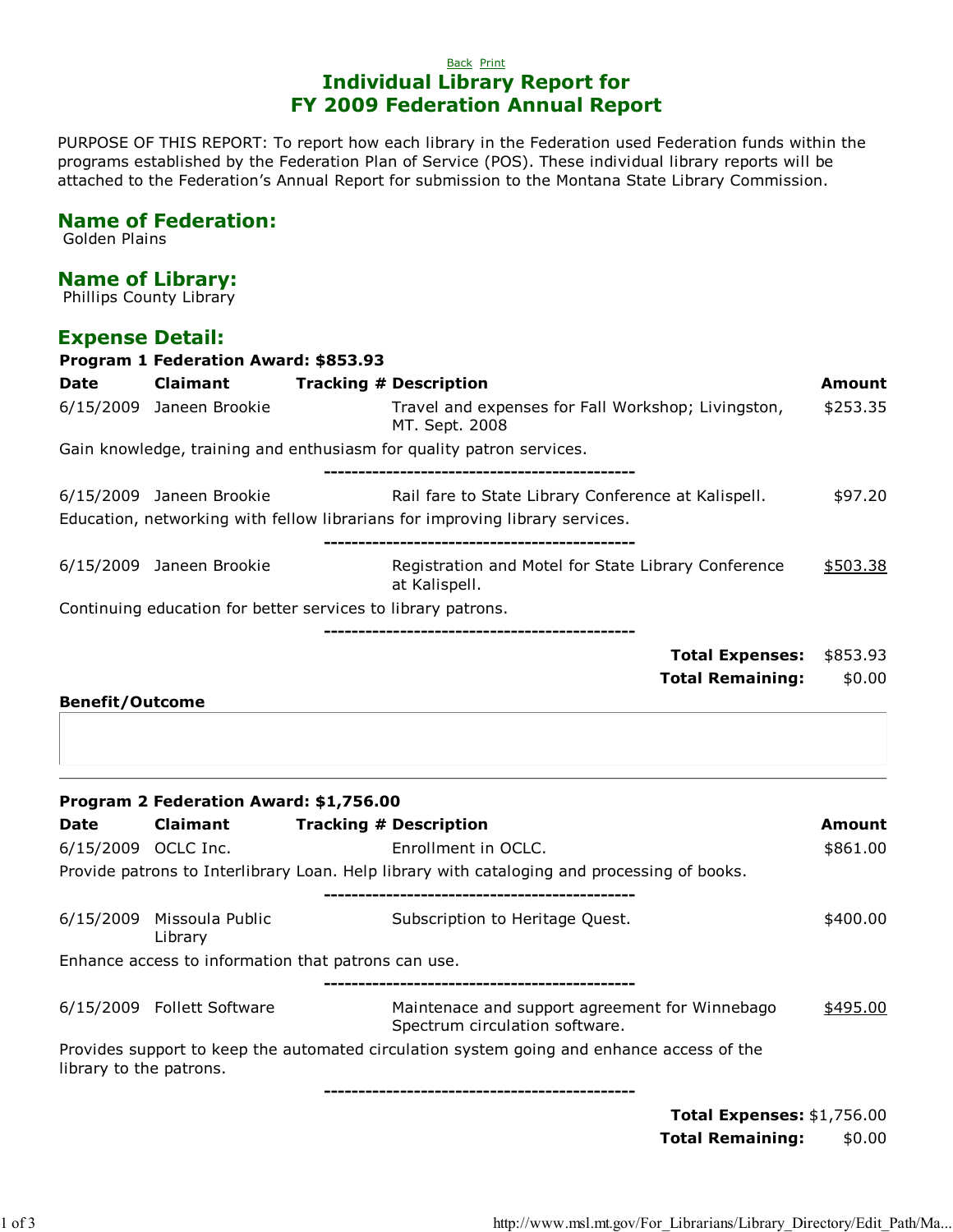|                        | Program 4 Federation Award: \$382.07                             |                                                                                                                                       |                    |
|------------------------|------------------------------------------------------------------|---------------------------------------------------------------------------------------------------------------------------------------|--------------------|
| <b>Date</b>            | Claimant                                                         | <b>Tracking # Description</b>                                                                                                         | <b>Amount</b>      |
|                        | 6/15/2009 RDJ Specialties                                        | Thanks-a-Mint candies.                                                                                                                | \$84.84            |
|                        | Promotion and thank-you for your patronage favors.               |                                                                                                                                       |                    |
| 4/30/2009              | Modern<br>Marketing                                              | <b>Bookmarks</b>                                                                                                                      | \$84.01            |
|                        |                                                                  | Promotion of library during the the "Dino Days" celebration.                                                                          |                    |
|                        | 6/30/2009 Lane Gneiting                                          | Partial funding for costs associated with story teller.                                                                               | \$213.22           |
|                        | Public speaker. Promotion for library.                           |                                                                                                                                       |                    |
|                        |                                                                  | <b>Total Expenses:</b><br><b>Total Remaining:</b>                                                                                     | \$382.07<br>\$0.00 |
| <b>Benefit/Outcome</b> |                                                                  |                                                                                                                                       |                    |
| <b>Date</b>            | Program 5 Federation Award: \$1,800.00<br>Claimant               | <b>Tracking # Description</b>                                                                                                         | <b>Amount</b>      |
|                        | 12/31/2008 Janeen Brookie                                        | Stipend.                                                                                                                              | \$400.00           |
|                        |                                                                  | Compensation for extra duties as Federation Headquarters.                                                                             |                    |
|                        | 5/29/2009 Penny Lind                                             | ----------------------------------<br>Travel reimbursement for attending MLA.                                                         | \$125.00           |
|                        | encourages continued training.                                   | Promotes contact of Federation area school librarians with the Golden Plains Federation and                                           |                    |
|                        | 5/29/2009 Brandy Howey                                           | Travel reimbursement for attending MLA.                                                                                               | \$125.00           |
|                        | encourages continued training.                                   | Promotes contact of Federation area school librarians with the Golden Plains Federation and                                           |                    |
| 5/29/2009 Ruth Mehl    | encourages continued training.                                   | Travel reibursement for attending MLA.<br>Promotes contact of Federation area school librarians with the Golden Plains Federation and | \$250.00           |
|                        | 6/30/2009 Phillips County<br>Library                             | Expenses associated with headquarters, ie. phone,<br>copies, paper etc.                                                               | \$100.00           |
|                        | 6/20/2009 Janeen Brookie<br>Reimbursement for required meetings. | Travel to State Commission meetings.                                                                                                  | \$800.00           |
|                        |                                                                  |                                                                                                                                       |                    |

Total Remaining: \$0.00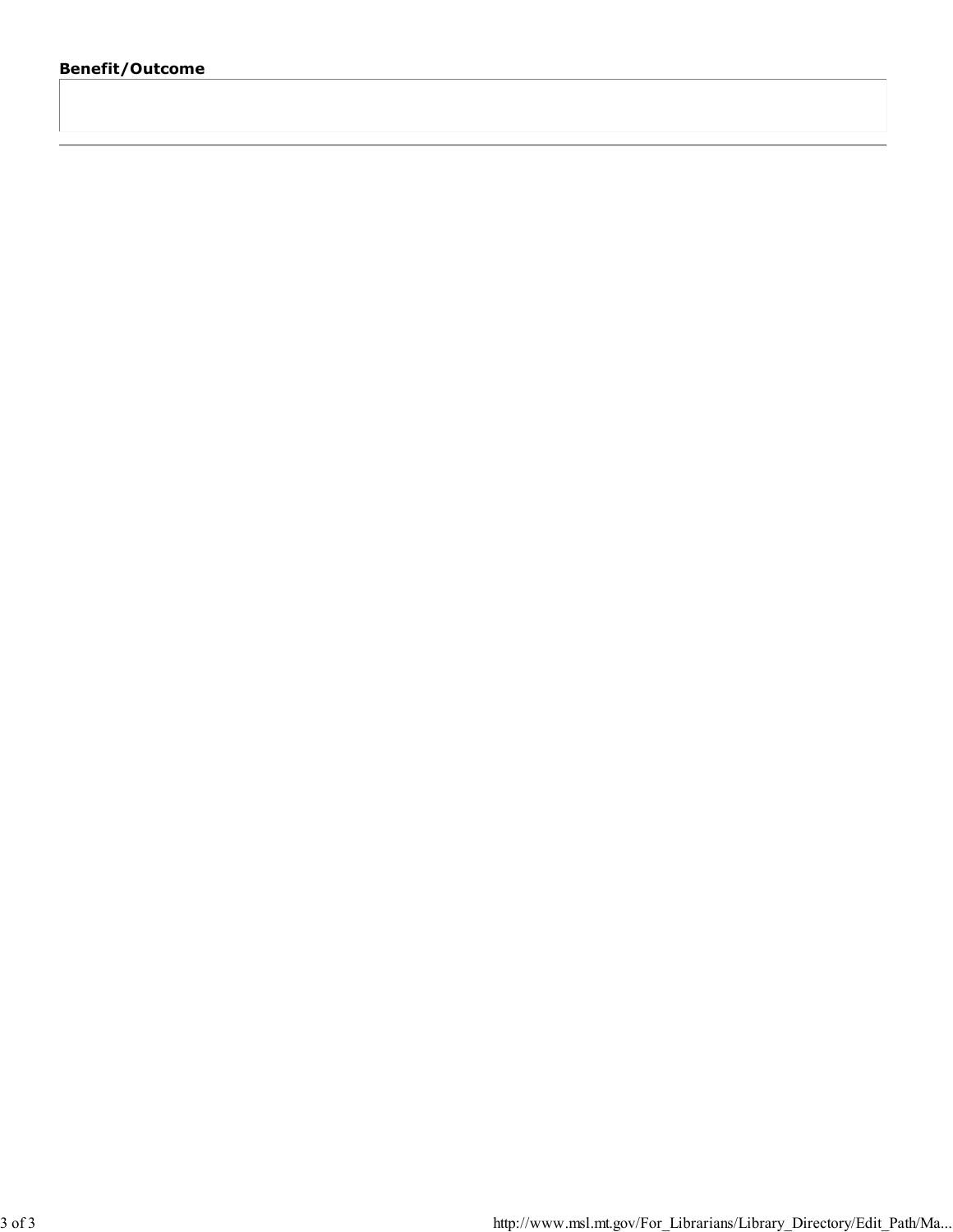PURPOSE OF THIS REPORT: To report how each library in the Federation used Federation funds within the programs established by the Federation Plan of Service (POS). These individual library reports will be attached to the Federation's Annual Report for submission to the Montana State Library Commission.

#### Name of Federation:

Golden Plains

## Name of Library:

Roosevelt County Library

## Expense Detail:

| <b>Program 1 Federation Award: \$22.00</b> |                 |            |                                                                                                        |         |
|--------------------------------------------|-----------------|------------|--------------------------------------------------------------------------------------------------------|---------|
| Date                                       | <b>Claimant</b> | Tracking # | <b>Description</b>                                                                                     | Amount  |
| 6/23/2009 BCR                              |                 | INV0021669 | Money towards BCR invoice for two staff members<br>to attend on-line WorldCat Resource Sharing Basics. | \$22.00 |

They learned info and tips on how to do their ILL work more efficiently.

| Total Expenses: \$22.00        |
|--------------------------------|
| <b>Total Remaining: \$0.00</b> |
|                                |

#### Benefit/Outcome

|                  | Program 2 Federation Award: \$2,970.00                       |                        |                                                                                           |            |
|------------------|--------------------------------------------------------------|------------------------|-------------------------------------------------------------------------------------------|------------|
| <b>Date</b>      | <b>Claimant</b>                                              | Tracking # Description |                                                                                           | Amount     |
|                  |                                                              | 2008                   | 5/4/2009 Heritaage Quest September 15, Contribution to genealogy database.                | \$500.00   |
|                  | Shared database with all Montana libraries.                  |                        |                                                                                           |            |
|                  |                                                              |                        |                                                                                           |            |
|                  | 5/4/2009 Hewlett-Packard 45830998 Two new towers.<br>Company |                        |                                                                                           | \$1,178.00 |
|                  |                                                              |                        | Replacing two oldest computers at main: the circulation computers. Much faster.           |            |
|                  |                                                              |                        | 5/4/2009 Hewlett-Packard 45815175 Two 1GB memory.                                         | \$36.00    |
|                  | Company                                                      |                        |                                                                                           |            |
|                  | Additional memory added to circulation computers.            |                        |                                                                                           |            |
|                  | 6/22/2009 Awesome                                            | 1151                   | USB card reader with extra USB port. PCI to USB                                           | \$72.00    |
|                  | Computers                                                    |                        | expansion card. Computer work for Culbertson staff<br>computer.                           |            |
|                  | move to the new building.                                    |                        | We updated an older computer for Culbertson to have for her staff city employee when they |            |
| 6/22/2009 170.00 |                                                              | 1150                   | 19" HansG LCD Standard Monitor.                                                           | \$170.00   |
|                  | Monitor for Culbertson's staff city employee's computer.     |                        |                                                                                           |            |
|                  |                                                              |                        |                                                                                           |            |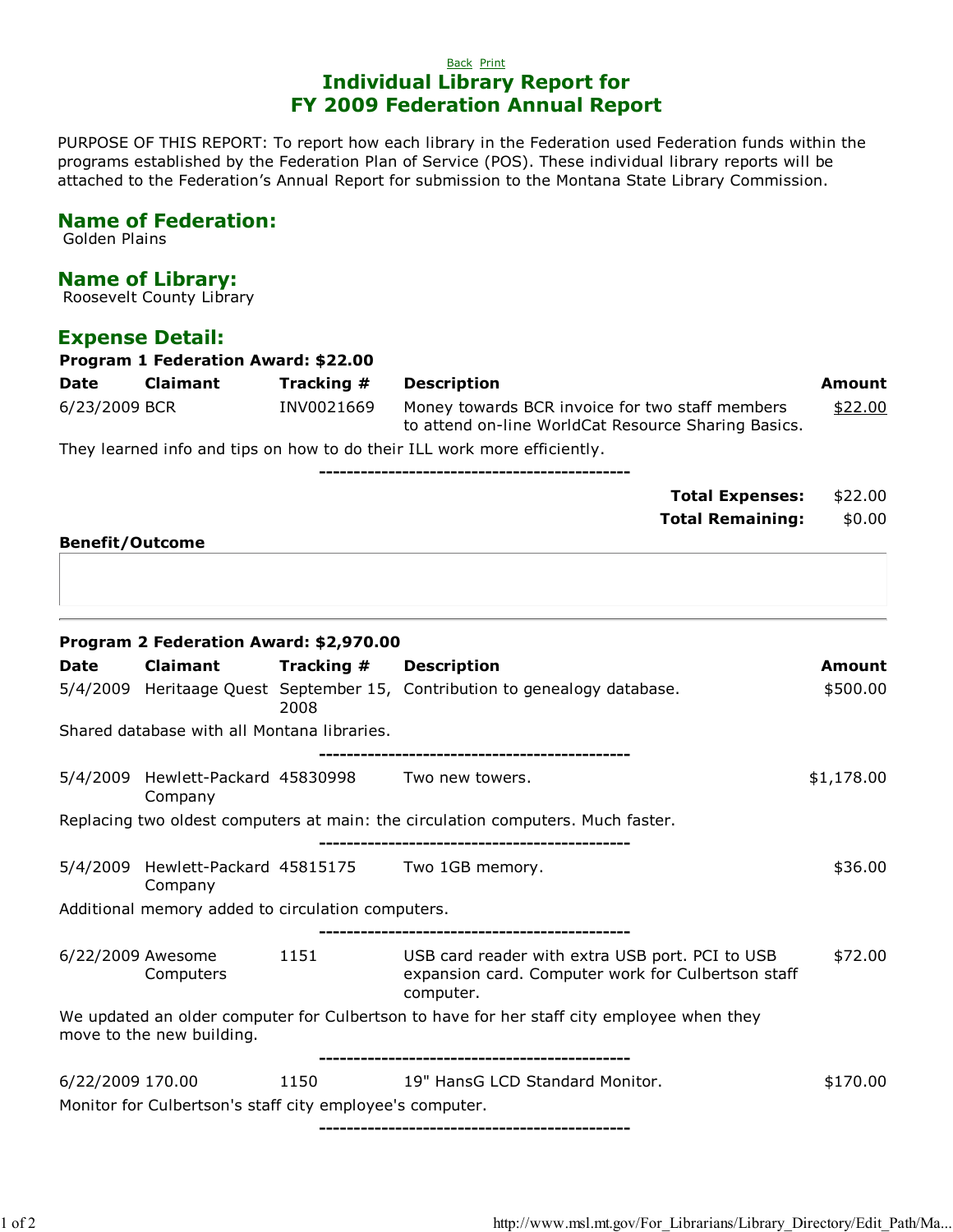| 6/23/2009 Hewlett-Packard 46036743<br>Company | Two new computer towers with DIMM memory. | \$922.00                          |
|-----------------------------------------------|-------------------------------------------|-----------------------------------|
| To replace two public computers at Main.      |                                           |                                   |
|                                               |                                           |                                   |
| 6/23/2009 Hewlett-Packard 46044662<br>Company | Two media cards.                          | \$92.00                           |
| To go in two new computer towers for public.  |                                           |                                   |
|                                               |                                           |                                   |
|                                               |                                           | <b>Total Expenses: \$2,970.00</b> |
|                                               |                                           | <b>Total Remaining:</b><br>\$0.00 |
| <b>Benefit/Outcome</b>                        |                                           |                                   |